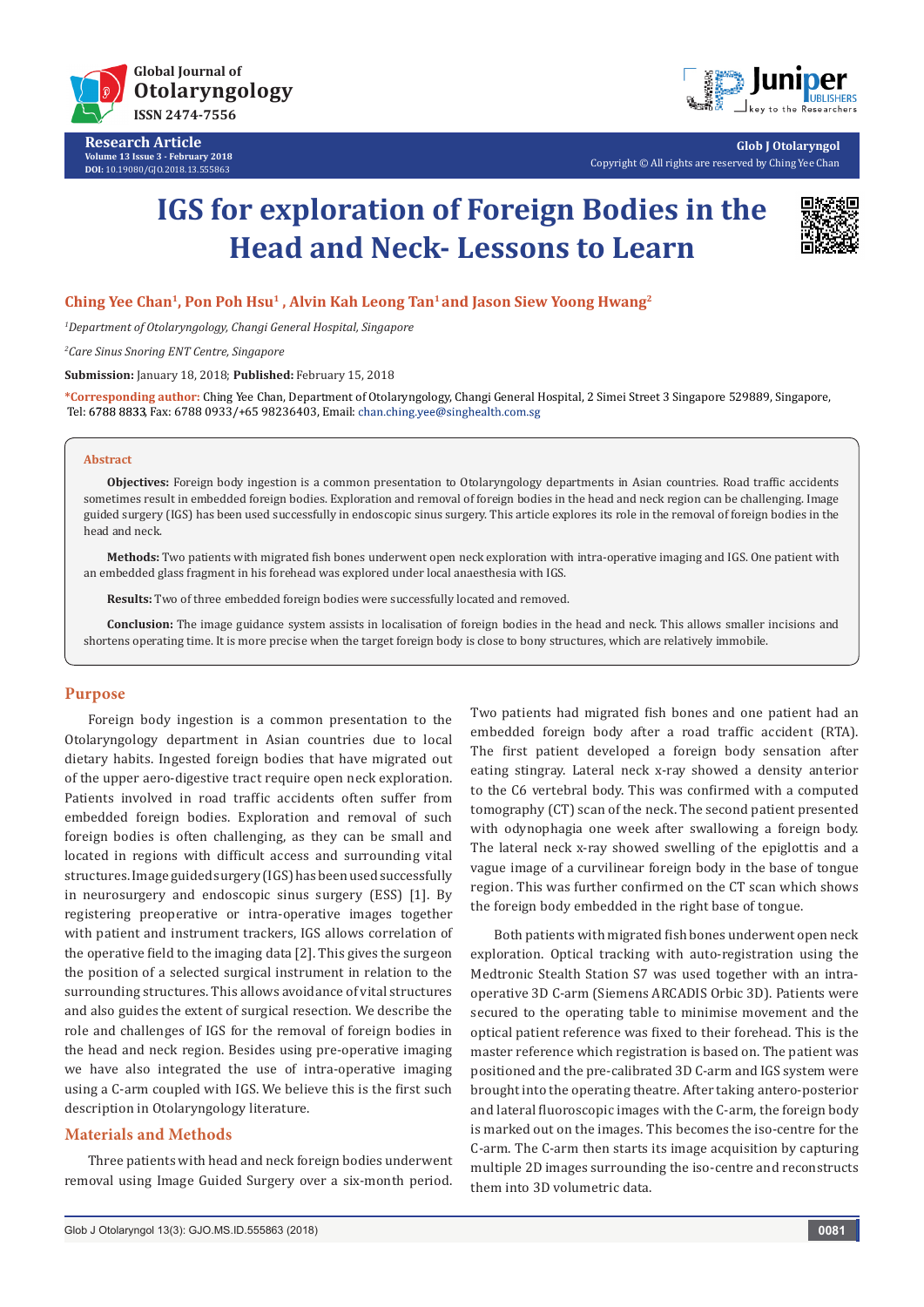Following image acquisition, the data is seen on the IGS system screen in a triplanar view (axial, coronal and sagittal planes through the same anatomic point). The foreign body was identified and marked on the images and the IGS was used to localise the foreign body with the navigation pointer.

The third patient had multiple glass fragments embedded in his face following a road traffic accident. Initial wound debridement without IGS removed nine of ten glass fragments seen on the CT scan of the head. Six months later, though there were no visible external signs, he reported intermittent swelling and discharge from the forehead, presumably from the retained glass fragment. Based on preoperative CT scan data, IGS was used to assist in removal of the foreign body under local anaesthesia. The IGS system chosen in this case was the Medtronic Stealth Station S7 with Fusion Electromagnetic ENT application.

#### **Results**

Of the three patients, two had their embedded foreign bodies successfully located and removed with IGS assistance. The first patient with the migrated stingray bone had the foreign body located precisely in the right longus colli muscle adjacent to the vertebral body, near the vertebral artery. The other fish bone embedded in the muscles of the tongue base was not found and postoperative CT scans were negative for foreign body. The third patient had the glass fragment removed under local anaesthesia via a small stab incision directly over it.

### **Discussion**

Removal of foreign bodies in the head and neck region can be challenging. There have been a handful of reports on the use of IGS to assist in the removal of embedded foreign bodies. These include foreign bodies sustained during trauma [3], surgical procedures and dental work (a broken needle [4], dislocated teeth [5], gunshot pellets [6] and a broken cannula). However, all these reports utilised pre-operative CT images6. We believe our report is the first description of IGS using intra-operative images for the removal of foreign bodies, by coupling a C-arm to an IGS system.

The IGS cases reported by Holmes [4], SieBegger [6] and Eggers [5] used pre-operative CT scans performed with reference markers placed on the patient. These were located on the scalp, skin, skull or within a template for the jaw worn by the patient during the scan. Invasive procedures (such as fixing titanium screws to the skull) were sometimes required to attach the markers. Besides the initial diagnostic imaging, some patients needed repeat scans performed to simulate the surgical position (for example, with the mouth open).

Intra-operative imaging eliminates many of these issues. Imaging is done in the exact surgical position, minimizing foreign body and soft tissue movement, which is inevitable during the interval between pre-operative scans and the actual time of surgery. This gives maximum accuracy and would additionally

avoid the need for pre-operative markers, especially titanium screws.

The optical IGS system has an infrared camera system that tracks the spatial position and orientation of markers, which reflect infrared light emitted from the camera itself. Such markers are located on the optical patient reference, the wireless C-arm reference tracker and the navigation instruments. Therefore, the location of the C-arm detector is tracked by the IGS during image acquisition and the relation between the coordinates of the C-arm and image coordinates in space together with the 3D dataset are automatically transferred to the IGS system. This provides direct coupling with the navigation instruments. As such, manual navigation registration is not required and the accuracy achieved is 1.5mm and below.

IGS allows intra-operative correlation of the surgical field and instrument position. The probe is directed towards the foreign body and the surrounding tissue is dissected until the foreign body is located7. The potential benefits would include shorter operating time, decreased injury to surrounding structures, minimally invasive access and faster patient recovery [6,7]. Though there are concerns with cost and availability, the use of IGS should be considered for all embedded foreign bodies in the head and neck as there is minimal morbidity with large potential benefit. We suggest the use of IGS in the following clinical scenarios.

A. Small foreign bodies.

B. Proximity to vital structures with potentially high risk of morbidity [5].

C. Presence of multiple foreign bodies.

D. Failure of previous removal attempt [5].

Lessons learnt when using IGS in the search for embedded foreign bodies include:

a. IGS is less useful when the foreign body is embedded in a large soft tissue mass. Its accuracy is higher when the target foreign body is close to bony structures, which are relatively immobile [5]. This is exemplified in our second patient as the fish bone was embedded in the muscle mass of the tongue base. Patient one and three had foreign bodies close to bony structures resulting in rapid identification of the foreign body.

b. Pre-operative scans can be unreliable due to migration of the foreign body during the interval between the preoperative scan to the time of surgery [4]. This is demonstrated in patient one, when the foreign body moved laterally in the 18 hours between the times of first CT scan to the time of the intra-operative scan using the C-arm.

c. Changes in the surgical site performed intra-operatively are not reflected on the images obtained using the C-arm [8]. Though the C-arm images are taken with the patient